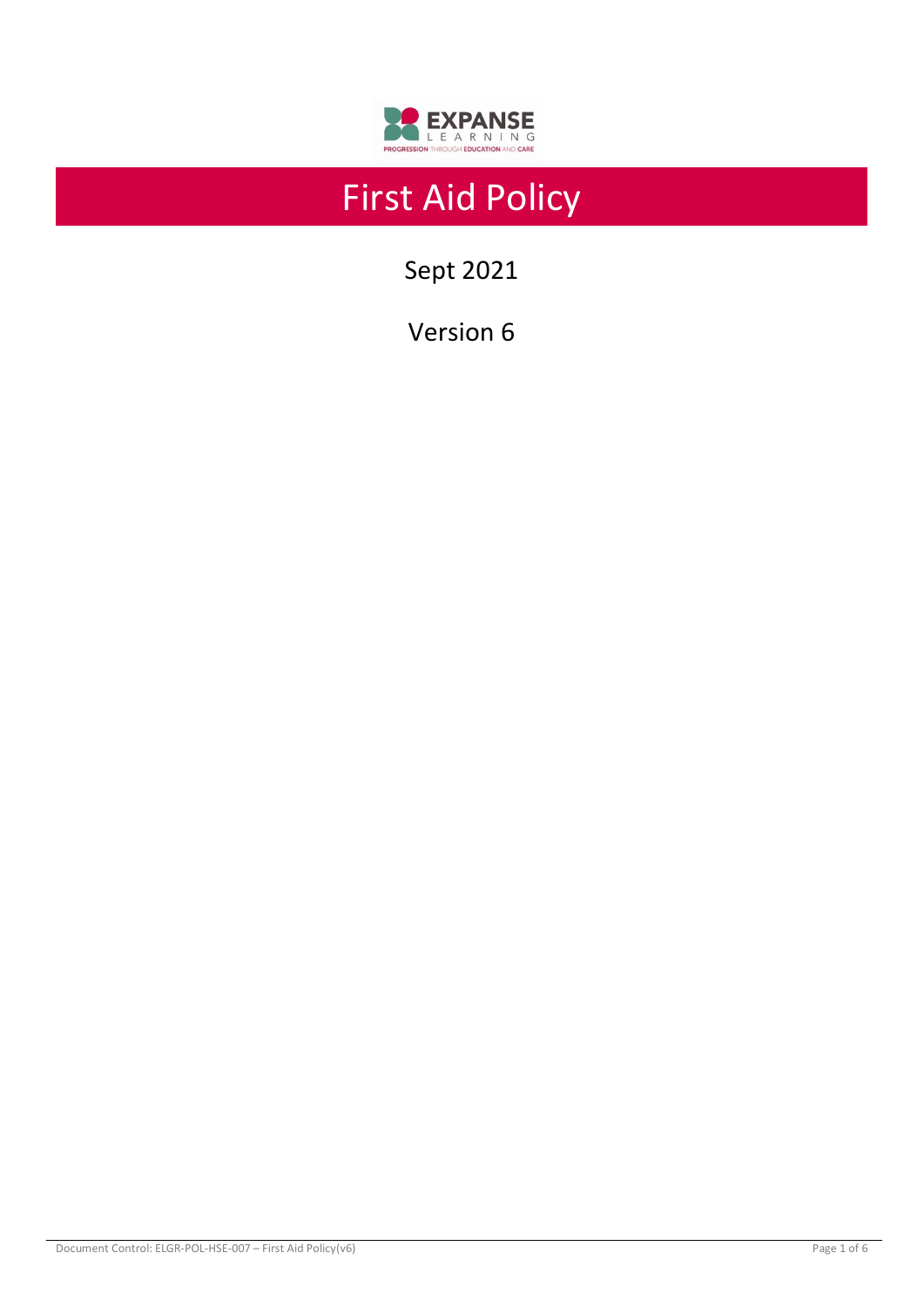# **1. Scope**

This policy applies to all staff at Expanse Learning College (Hereafter referred to as the college).

#### **2. Aim**

The aims of our first aid policy are to:

- o Ensure the health and safety of all staff, students and visitors
- $\circ$  Ensure that staff and governors are aware of their responsibilities with regards to health and safety
- o Provide a framework for responding to an incident and recording and reporting the outcomes
- o This policy complies with our funding agreement and articles of association

# **3. Legislation and guidance**

This policy is based on advice from the Department for Education on [first aid in colleges](https://www.gov.uk/government/publications/first-aid-in-schools) an[d health and safety in colleges,](https://www.gov.uk/government/publications/health-and-safety-advice-for-schools) and the following legislation:

- [The Health and Safety \(First Aid\) Regulations 1981,](http://www.legislation.gov.uk/uksi/1981/917/regulation/3/made) which state that employers must provide adequate and appropriate equipment and facilities to enable first aid to be administered to employees, and qualified first aid personnel
- o [The Management of Health and Safety at Work Regulations 1999,](http://www.legislation.gov.uk/uksi/1992/2051/regulation/3/made) which require employers:
	- $\circ$  to make an assessment of the risks to the health and safety of their employees
	- $\circ$  to carry out risk assessments, make arrangements to implement necessary measures, and arrange for appropriate information and training
- o The Reporting of Injuries, Diseases [and Dangerous Occurrences Regulations \(RIDDOR\) 2013,](http://www.legislation.gov.uk/uksi/2013/1471/schedule/1/paragraph/1/made) which state that some accidents must be reported to the Health and Safety Executive (HSE), and set out the timeframe for this and how long records of such accidents must be kept
- o [Social Security \(Claims and Payments\) Regulations 1979,](http://www.legislation.gov.uk/uksi/1979/628) which set out rules on the retention of accident records
- o [The Education \(Independent College](http://www.legislation.gov.uk/uksi/2014/3283/schedule/made) Standards) Regulations 2014, which require that suitable space is provided to cater for the medical and therapy needs of students

# **4. Roles and responsibilities**

Appointed person(s) and first aiders:

# *The college's appointed Person is the Head of College. They are responsible for:*

- Taking charge when someone is injured or becomes ill
- Ensuring there is an adequate supply of medical materials in first aid kits, and replenishing the contents of these kits
- Ensuring that an ambulance or other professional medical help is summoned when appropriate

# *First aiders are trained and qualified to carry out the role and are responsible for:*

- Acting as first responders to any incidents; they will assess the situation where there is an injured or ill person, and provide immediate and appropriate treatment
- Sending students home to recover, where necessary
- Filling in an accident report on the same day, or as soon as is reasonably practicable, after an incident
- Keeping their contact details up to date
- Our college's First Aiders are listed in appendix 1. Their names will also be displayed prominently around the college.

# *The Head of College is responsible for the implementation of this policy, including:*

- Ensuring that an appropriate number of trained first aid personnel are present in the college at all times
- Ensuring that first aiders have an appropriate qualification, keep training up to date and remain competent to perform their role
- Ensuring all staff are aware of first aid procedures
- Ensuring appropriate risk assessments are completed and appropriate measures are put in place
- Undertaking, or ensuring that managers undertake, risk assessments, as appropriate, and that appropriate measures are put in place
- Ensuring that adequate space is available for catering to the medical needs of students
- Reporting specified incidents to the HSE when necessary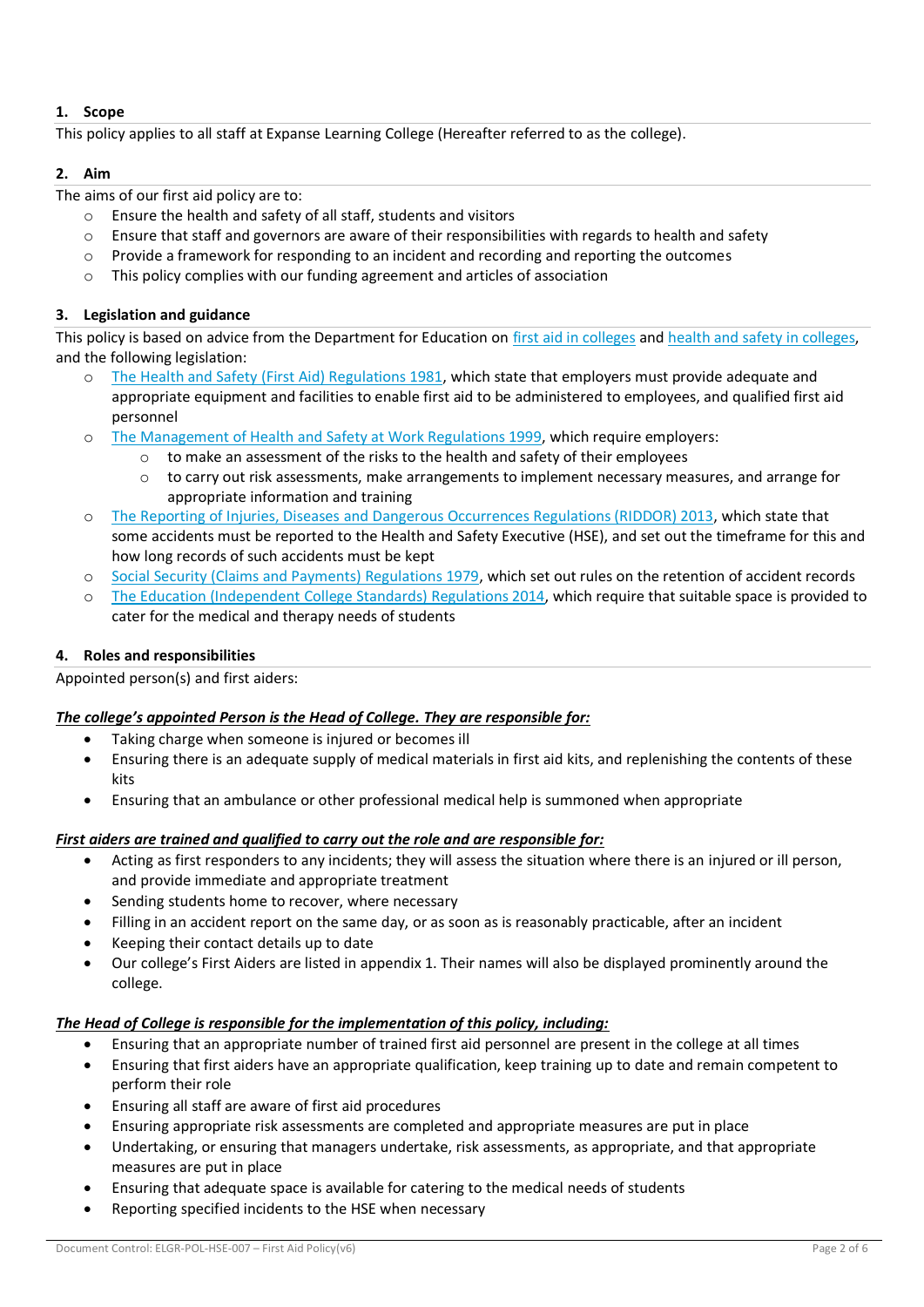# *College staff are responsible for:*

- Ensuring they follow first aid procedures
- Ensuring they know who the first aiders in college are
- Completing accident reports
- Informing the Head of Shared Services or the Head of College of any specific health conditions or first aid need

#### **5. First aid procedures**

#### *In-college procedures*

- o In the event of an accident resulting in injury:
	- The closest member of staff present will assess the seriousness of the injury and seek the assistance of a qualified first aider, if appropriate, who will provide the required first aid treatment
	- The first aider, if called, will assess the injury and decide if further assistance is needed from a colleague or the emergency services. They will remain on scene until help arrives
	- The first aider will also decide whether the injured person should be moved or placed in a recovery position
	- If the first aider judges that a student is too unwell to remain in college, parents will be contacted and asked to collect their child. Upon their arrival, the first aider will recommend next steps to the parents
	- If emergency services are called, the Designated Safeguarding Lead (DLS) (or nominated deputy) will contact parents immediately
	- The relevant member of staff will complete an accident report form on the same day or as soon as is reasonably practical after an incident resulting in an injury

#### *Off-site procedures*

When taking students off the college premises, staff will ensure they always have the following:

- A college mobile phone
- A portable first aid kit
- Information about the specific medical needs of students
- Parents' contact details
- Activity Control Document (offsite forms within DatabridgeMIS)
- Relevant Risk Assessments as appropriate

Dependent on level of risk, risk assessments will be approved by either the Head of College, Director of Colleges or the Head of shared Services prior to any educational visit that necessitates taking students off college premises. There will always be at least one first aider on college trips and visits.

#### **First aid equipment**

| A typical first aid kit in our college will include the following: |                                                                      |                       |                            |  |  |  |  |  |  |
|--------------------------------------------------------------------|----------------------------------------------------------------------|-----------------------|----------------------------|--|--|--|--|--|--|
| $\circ$                                                            | A leaflet with general first aid advice                              | $\circ$               | <b>Scissors</b>            |  |  |  |  |  |  |
| $\circ$                                                            | Regular and large bandages<br>Cold compresses<br>$\circ$             |                       |                            |  |  |  |  |  |  |
| $\circ$                                                            | Burns dressings<br>Eye pad bandages<br>$\circ$                       |                       |                            |  |  |  |  |  |  |
| $\circ$                                                            | Triangular bandages<br>No medication is kept in first aid kits.<br>O |                       |                            |  |  |  |  |  |  |
| $\circ$                                                            | Adhesive tape                                                        | Antiseptic wipes<br>O |                            |  |  |  |  |  |  |
| $\circ$                                                            | Safety pins                                                          | $\Omega$              | Plasters of assorted sizes |  |  |  |  |  |  |
| $\circ$                                                            | Disposable gloves                                                    |                       |                            |  |  |  |  |  |  |
| <b>First Aid Kit Locations</b>                                     |                                                                      |                       |                            |  |  |  |  |  |  |
| Leigh college                                                      |                                                                      |                       | <b>Wigan College</b>       |  |  |  |  |  |  |
| Reception                                                          |                                                                      |                       | Main Reception             |  |  |  |  |  |  |
| Pastoral Office                                                    |                                                                      |                       | Kitchen                    |  |  |  |  |  |  |
|                                                                    | Kitchen                                                              |                       |                            |  |  |  |  |  |  |
| <b>Defib Located (fully automated)</b>                             |                                                                      |                       |                            |  |  |  |  |  |  |
|                                                                    | Leigh College                                                        |                       | <b>Wigan College</b>       |  |  |  |  |  |  |
|                                                                    | 1 <sup>st</sup> floor corridor outside the Sensory Room              | <b>Main Reception</b> |                            |  |  |  |  |  |  |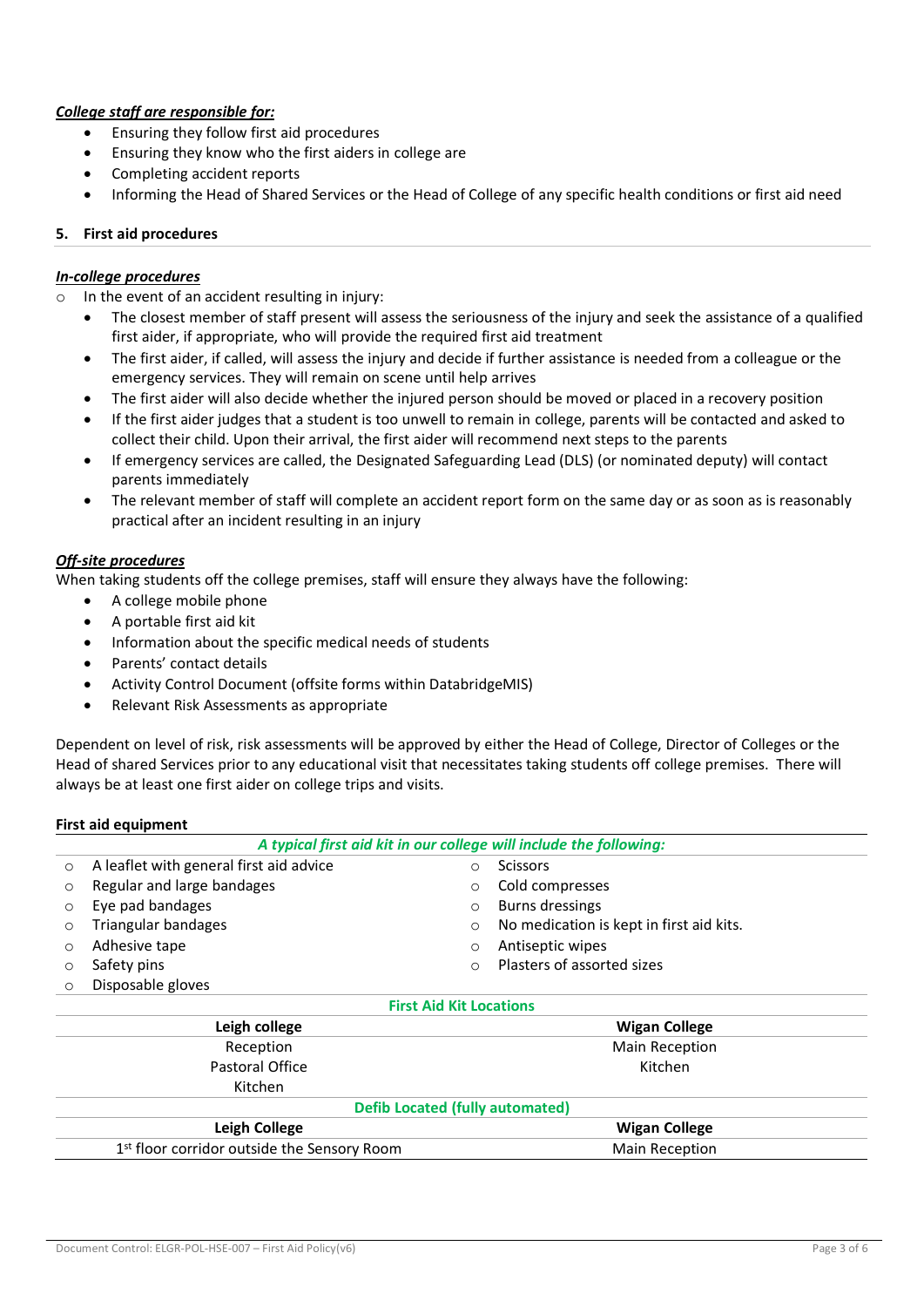#### **Record-keeping and reporting**

An accident form will be completed on *DatabridgMISe* by the relevant member of staff on the same day or as soon as possible after an incident resulting in an injury. As much detail as possible should be supplied when reporting an accident, including all of the information included in the accident form. Records will be retained by the college for a minimum of 3 years, in accordance with regulation 25 of the Social Security (Claims and Payments) Regulations 1979, and then securely disposed of.

Records are kept:

o DatabridgeMIS

### **Reporting to the HSE**

The Shared Services Team will keep a record of any accident which results in a reportable injury, disease, or dangerous occurrence as defined in the RIDDOR 2013 legislation (regulations 4, 5, 6 and 7). The SHARED SERVICES TEAM will report these to the Health and Safety Executive as soon as is reasonably practicable and in any event within 10 days of the incident.

Reportable injuries, diseases or dangerous occurrences involving an employee include:

- o Death
- $\circ$  Specified injuries, which are:
- o Fractures, other than to fingers, thumbs and toes
- o Amputations
- o Any injury likely to lead to permanent loss of sight or reduction in sight
- o Any crush injury to the head or torso causing damage to the brain or internal organs
- o Serious burns (including scalding)
- o Any scalping requiring hospital treatment
- o Any loss of consciousness caused by head injury or asphyxia
- o Any other injury arising from working in an enclosed space which leads to hypothermia or heat-induced illness, or requires resuscitation or admittance to hospital for more than 24 hours
- o Injuries where an employee is away from work or unable to perform their normal work duties for more than 7 consecutive days (not including the day of the incident)
- o Where an accident leads to someone being taken to hospital
- o Near-miss events that do not result in an injury but could have done. Examples of near-miss events relevant to colleges include, but are not limited to:
	- *The collapse or failure of load-bearing parts of lifts and lifting equipment*
	- *The accidental release of a biological agent likely to cause severe human illness*
	- *The accidental release or escape of any substance that may cause a serious injury or damage to health*
	- *An electrical short circuit or overload causing a fire or explosion*

Injuries to pupils and visitors who are involved in an accident at college or on an activity organised by the college are only reportable under RIDDOR if the accident results in:

- $\circ$  the death of the person, and arose out of or in connection with a work activity; or
- $\circ$  an injury that arose out of or in connection with a work activity and the person is taken directly from the scene of the accident to hospital for treatment (examinations and diagnostic tests do not constitute treatment).

Information on how to make a RIDDOR report is available here:

#### *[How to make a RIDDOR report, HSE](http://www.hse.gov.uk/riddor/report.htm)*

http://www.hse.gov.uk/riddor/report.htm

#### **6. Training**

All college staff are able to undertake first aid training if they would like to. All first aiders must have completed a training course and must hold a valid certificate of competence to show this. The college will keep a register of all trained first aiders, what training they have received and when this expires. Staff are encouraged to renew their first aid training when it is no longer valid.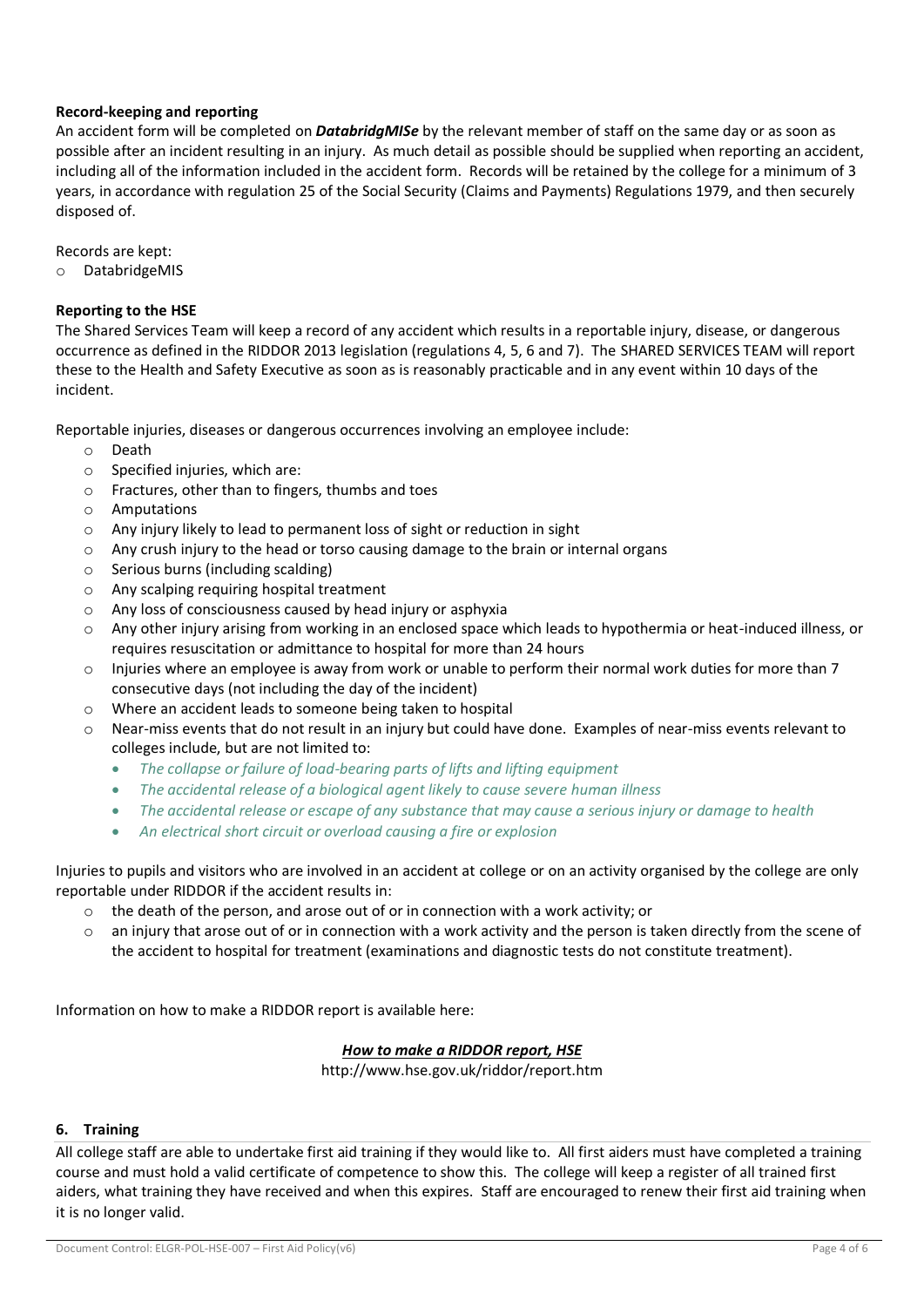#### *This first aid policy is linked to the*

- o Health and safety policy
- o Risk assessment policy

#### **7. Monitoring arrangements**

This policy will be reviewed every 12 months but can be revised as needed. It will be approved by the governing board



|   | 13/03/2018 | First Issue                                                                        | 12/03/2019 |
|---|------------|------------------------------------------------------------------------------------|------------|
|   | 09/03/2019 | Reviewed Document                                                                  | 09/03/2020 |
|   | 01/08/2019 | Full review and transfer to new template                                           | 31/08/2020 |
|   | 01/09/2020 | Policy reviewed (SR)                                                               | 31/08/2021 |
|   | 01/09/2021 | <b>Policy Reviewed</b>                                                             | 31/08/2022 |
| 6 | 01/02/2022 | Amendments made to job titles within the policy. Information regarding Defib added | 31/01/2023 |